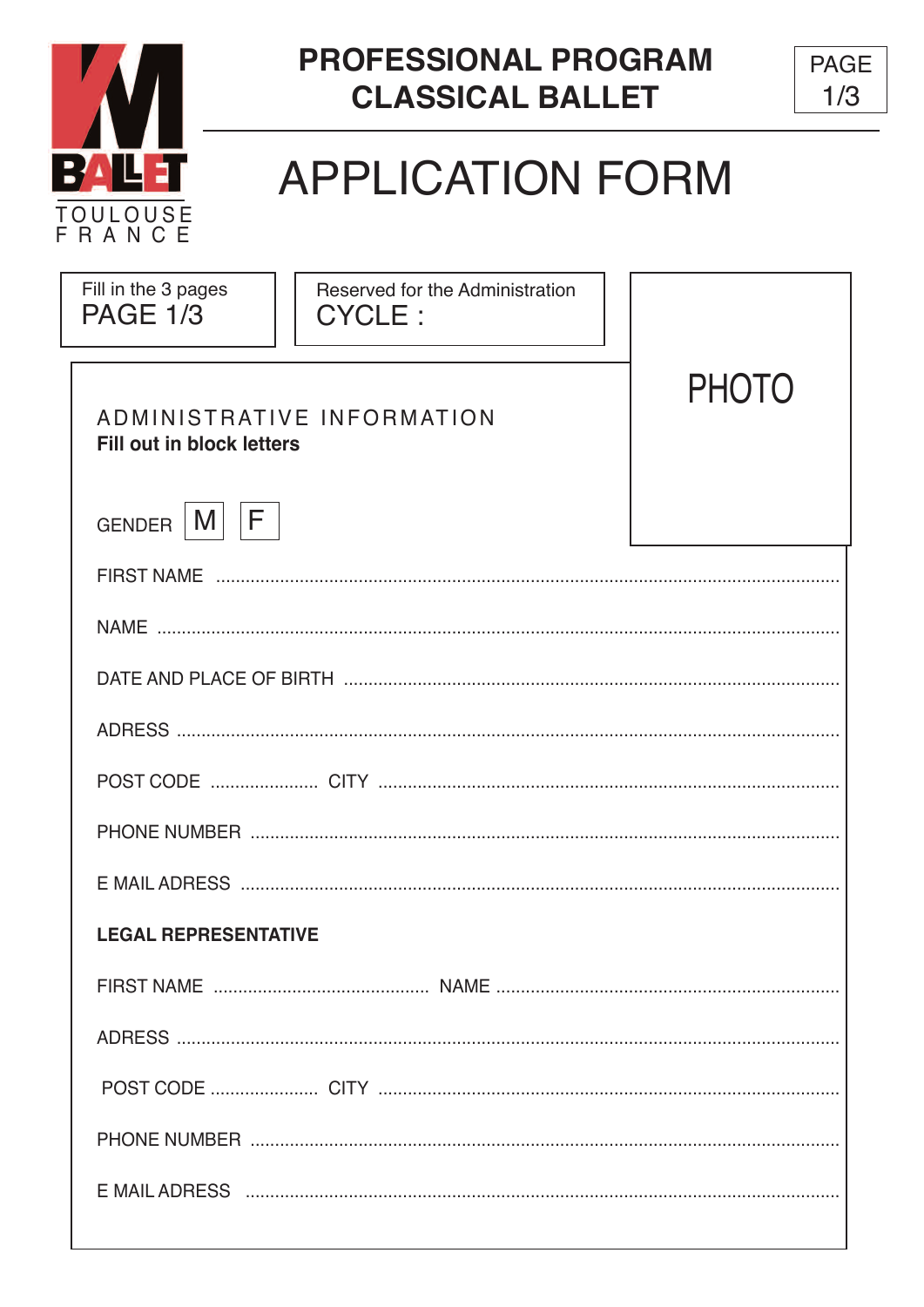

**PROFESSIONAL PROGRAM CLASSICAL BALLET APPLICATION FORM** 



## **ARTISTIC TRAINING**

| <b>BALLET TRAINING</b> |             |                |                     |  |
|------------------------|-------------|----------------|---------------------|--|
| <b>YEAR</b>            | <b>CITY</b> | <b>SCHOOLS</b> | <b>DANCE STYLES</b> |  |
|                        |             |                |                     |  |
|                        |             |                |                     |  |
|                        |             |                |                     |  |
|                        |             |                |                     |  |
|                        |             |                |                     |  |

### WHAT IS YOUR PROFESSIONAL GOAL ?

# HOW DID YOU GET TO KNOW VMBALLET SCHOOL ?